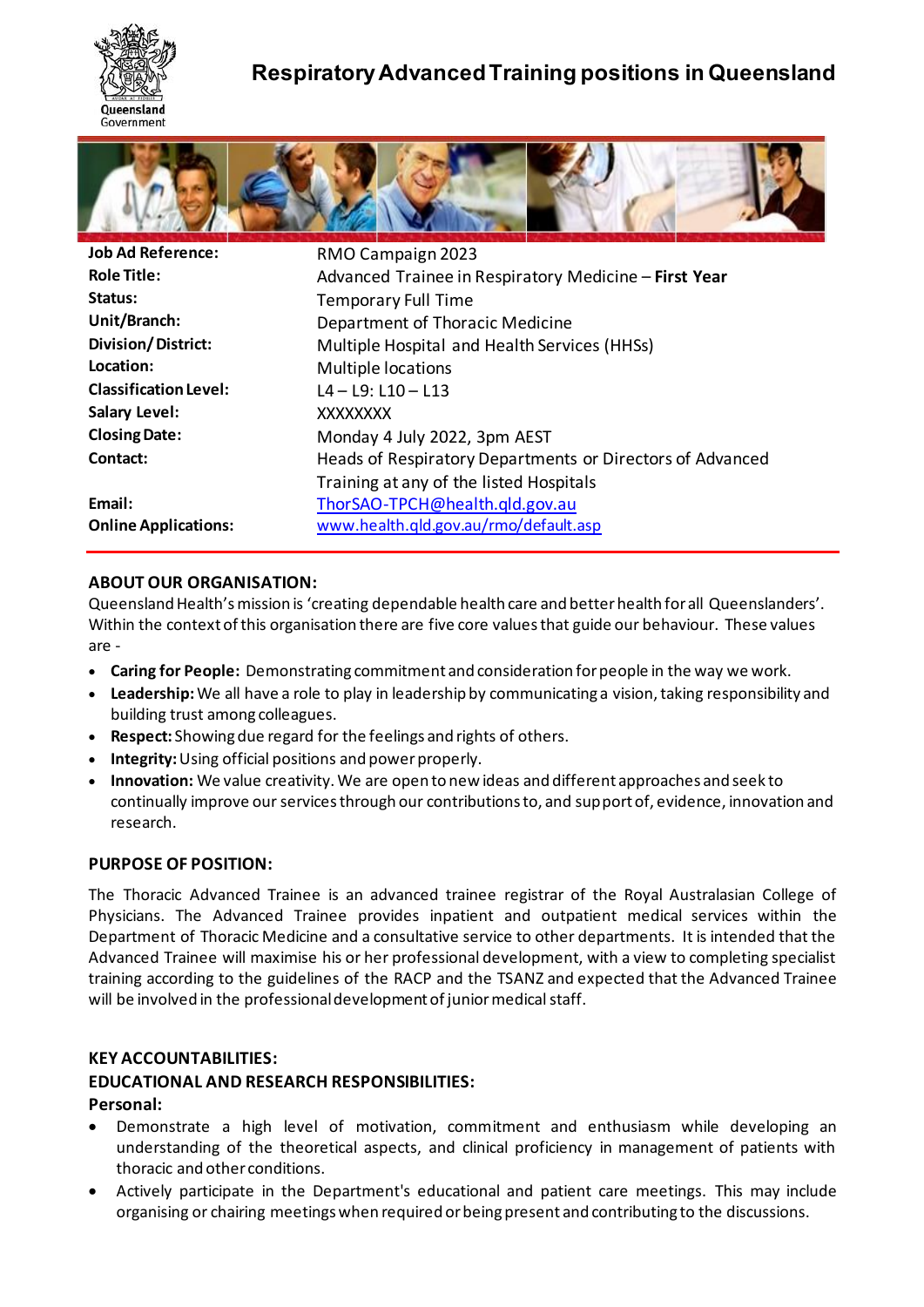- Develop the social and ethical behavioural skills required of a practitioner. This includes developing the communication skills necessary to effectively produce positive patient outcomes.
- Actively participate in supervised training opportunities provided by the Hospital, Queensland Respiratory Advanced Training Committee, and TSANZ-Q.
- Undertake a planned program to establish and maintain an appropriate knowledge base
- Undertake self-education and practice of evidence-based medicine strategies/knowledge.
- Develop necessary personal management skills including time management, prioritisation, and effective delegation.
- Keeping a personal record of required procedures, presentations, and responsibilities.
- Participation in the inter-hospital Respiratory and Sleep Medicine dinner meetings, TSANZ-Q winter meeting and November physiology day is expected.
- Presentation at the November Advanced Trainee Research evening is expected.

### **Professional:**

- Participate in education programs for patients, their relatives, and the general community.
- Assist in the teaching duties of the unit for junior medical staff, medical students, and other health care professionals.
- Serve as a role model for junior medical staff in behaviour and attitude and develop the necessary personnel management skills to effectively supervise and support the RMO.
- Research: an interest in research and commitment to performing a research project.

### **Administrative Duties Include:**

- Complying with and promoting hospital policies and procedures including workplace health and safety equal employment opportunity and anti-discrimination policies.
- Ensuring appropriate arrangements for transfer of patients to the community are in place.
- Maintenance of accurate records (using legible handwriting if appropriate) and prompt completion of discharge summaries, according to Hospital policy including ensuring reliable and complete follow-up of outstanding results.
- Responsive communication with referring practitioners.
- Participating in the collection of outcome-based clinical information.
- Participation in peer review and quality assurance programs.
- Other administrative tasks, as required.

# **PRIMARY DELEGATIONS AND ACCOUNTABILITIES:**

- Accountable to senior medical officers for the overall clinical care of allocated patients as well as for maintaining the highest professional standards of practice and care.
- Accountable to Supervising Medical Consultant for professional development.
- Accountable to the Director of Thoracic Medicine and finally the HHS Chief Executive Officer for compliance with hospital policy and procedures, for general behaviour and standards, practice and care. In particular, the Registrar is responsible to assist in ensuring economy in the use of equipment, prescribed medications, consumables, and investigations. The use of certain types of prescribed medications, i.e.subject to approval by a higher medical authority.

### **Under supervision of senior medical staff, clinical duties include:**

- Acting on behalf of senior medical staff, to ensure that problems are identified, and patients are fully assessed
- Maintaining responsibility for planning of all clinical care, in consultation with senior medical staff
- Supervising the appropriate selection and arrangements of investigations for patients
- Developing a close, supportive, working relationship:
	- (a) to provide day to day supervision and guidance to junior house officers/interns working in the Thoracic Medicine Unit.
	- (b) with nursing and allied health staff.
- Maintaining responsibility for overall management of patients assigned to their care by senior medical officers. This includes assessment of consultations (generally within 1 working day) and the provision of ongoing advice where necessary.
- Compiling appropriate comprehensive, timely and concise documentation of all observations, opinions, diagnoses, other data and procedures undertaken.